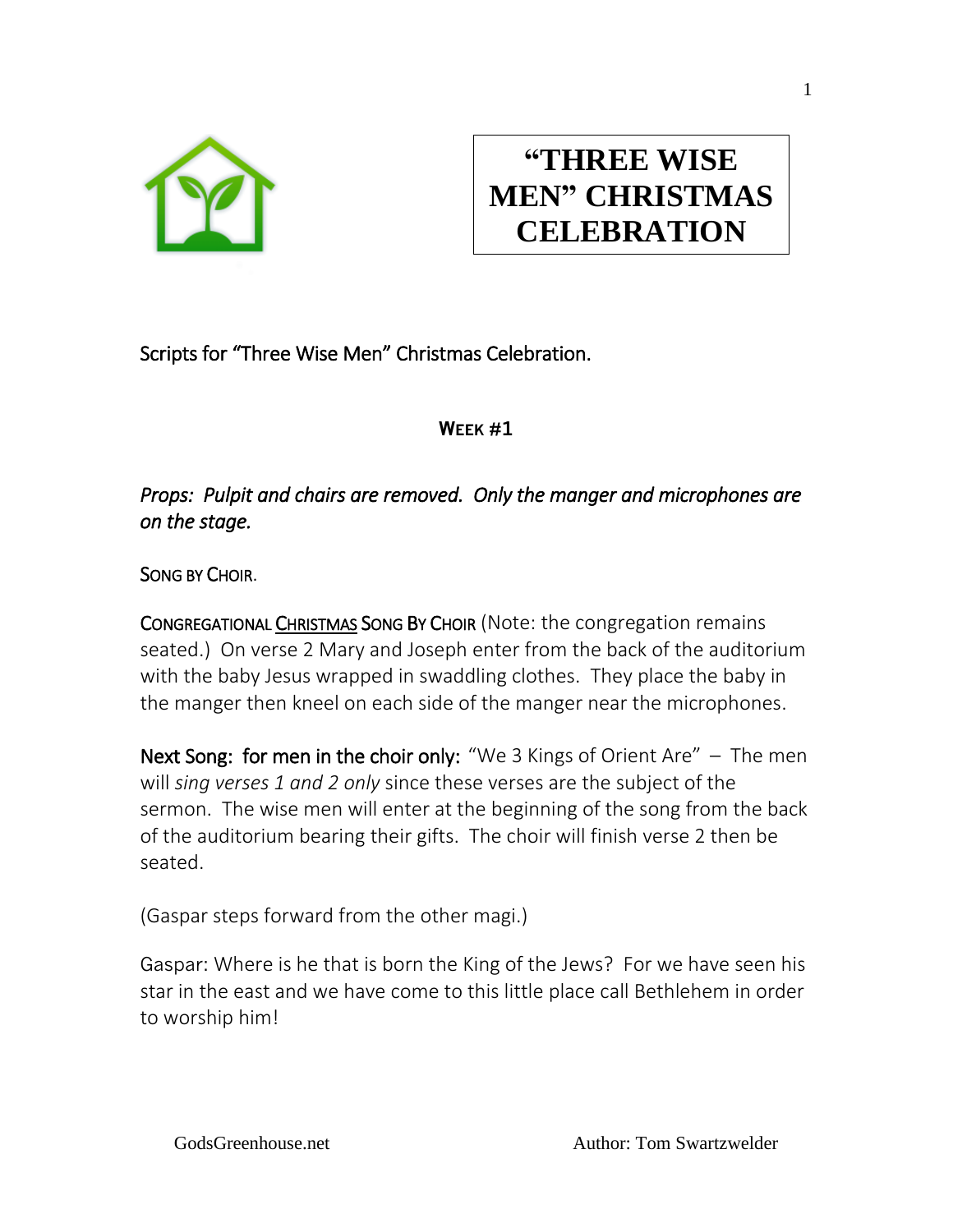Joseph (points to the manger baby): This is Jesus, the King of the Jews. An angel said to us, he will be great and will be called the son of the highest. The Lord God will give to him the throne of His father David and he will reign over the house of Jacob forever. His Kingdom shall never end. We do not understand this but here in this manger lies the King of the Jews.

Gaspar steps to the manger, kneels, and presents his gift of gold to the parents: My name is Gaspar. I have brought to this King a gift which highly honors him. My special gift is gold.

Mary: Gold! But gold is reserved only for Kings and princes.

Gaspar: And, Young Mother, that is exactly what you have here: the King of the Jews and the King someday of the entire earth. Of His Kingdom there shall be no end! The zeal of the Lord of hosts will perform His promise! May the God of Abraham, Isaac, and Jacob bless you and care for this child.

(Gaspar presents the gift, kisses the child, and then all of the wise men exit as the men in the choir sing verse 5 of WE THREE KINGS OF ORIENT ARE.)

# **Message: The Purpose of the Gold**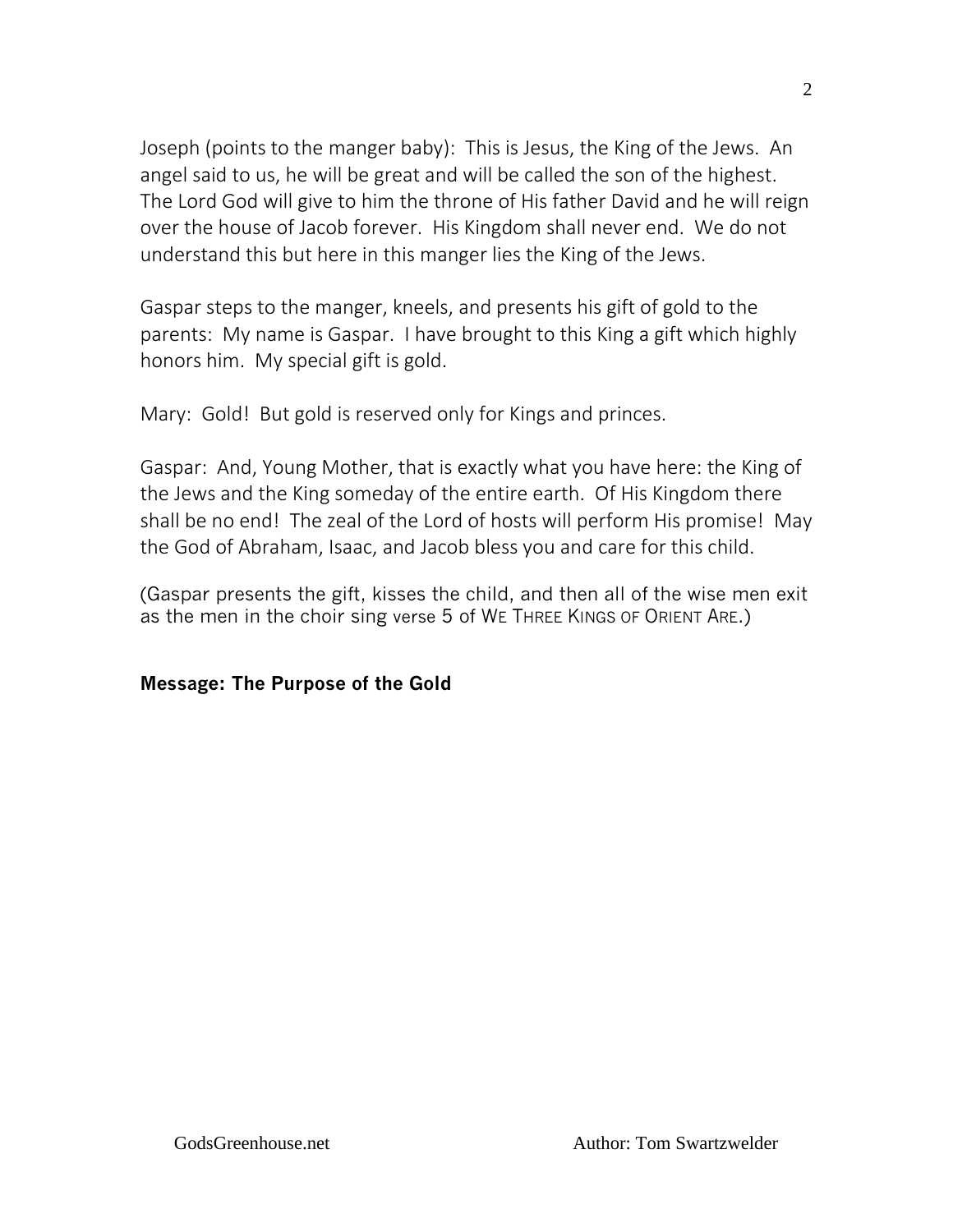# **WEEK #2**

# *Props: Pulpit and chairs are removed. Only the manger and microphones are on the stage.*

# SONG BY CHOIR.

CONGREGATIONAL CHRISTMAS SONG BY CHOIR (Note: the congregation remains seated.) On verse 2 Mary and Joseph enter from the back of the auditorium with the baby Jesus wrapped in swaddling clothes. They place the baby in the manger then kneel on each side of the manger near the microphones.

Next Song: for men in the choir only: "WE 3 KINGS OF ORIENT ARE" – The men will *sing verses 1 and 3 only* since these verses are the subject of the sermon. The wise men will enter at the beginning of the song from the back of the auditorium bearing their gifts. The choir will finish verse 3 then be seated.

(Melchior steps forward from the other magi.)

Melchior: Where is he that is born the King of the Jews? For we have seen his star in the east and we have come to this little place call Bethlehem in order to worship him!

Joseph (points to the manger baby): Here is the King of the Jews for though He is small among the tribes of Judah yet out of Bethlehem Ephrathah shall he come forth who is to be the ruler over Israel, whose beginnings are from of old, from everlasting.

Melchior steps to the manger, kneels, and presents his gift of frankincense to the parents.

Melchior: My name is Melchior. I have brought to this King a gift which highly honors him. My special gift is frankincense.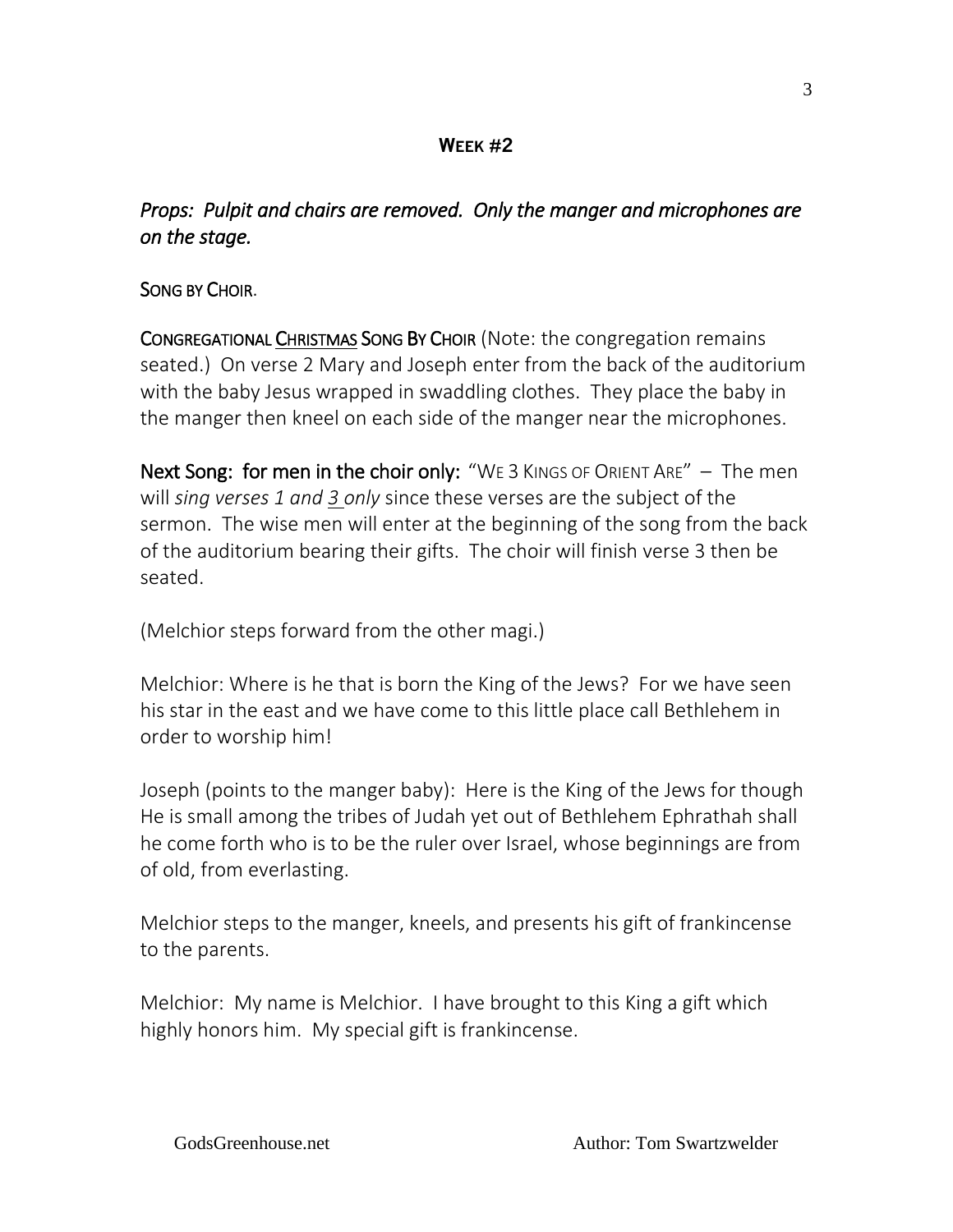Mary opens the bottle and smells the sweet aroma*:* Joseph, this is the sweetest perfume – the most expensive perfume which money can buy. This is a perfume which only Kings are able to buy! There is nothing anywhere which is sweeter than this!

Melchior: Young Mother, there is only one item which can be sweeter than this perfume. This is the life which your young child can live for he shall be sweeter than honey from out of the comb, he shall be fairer than lilies of rarest bloom, he shall be all that our hungering spirit needs, I say to you today that I'd rather have Jesus than have anything.

(Melchior presents the gift, kisses the child, (*wait on men to sing*) and then all wise men exit as the men in the choir sing *"MY JESUS I LOVE THEE",* verses 1 & 2.)

#### **Message: The Purpose of the Frankincense**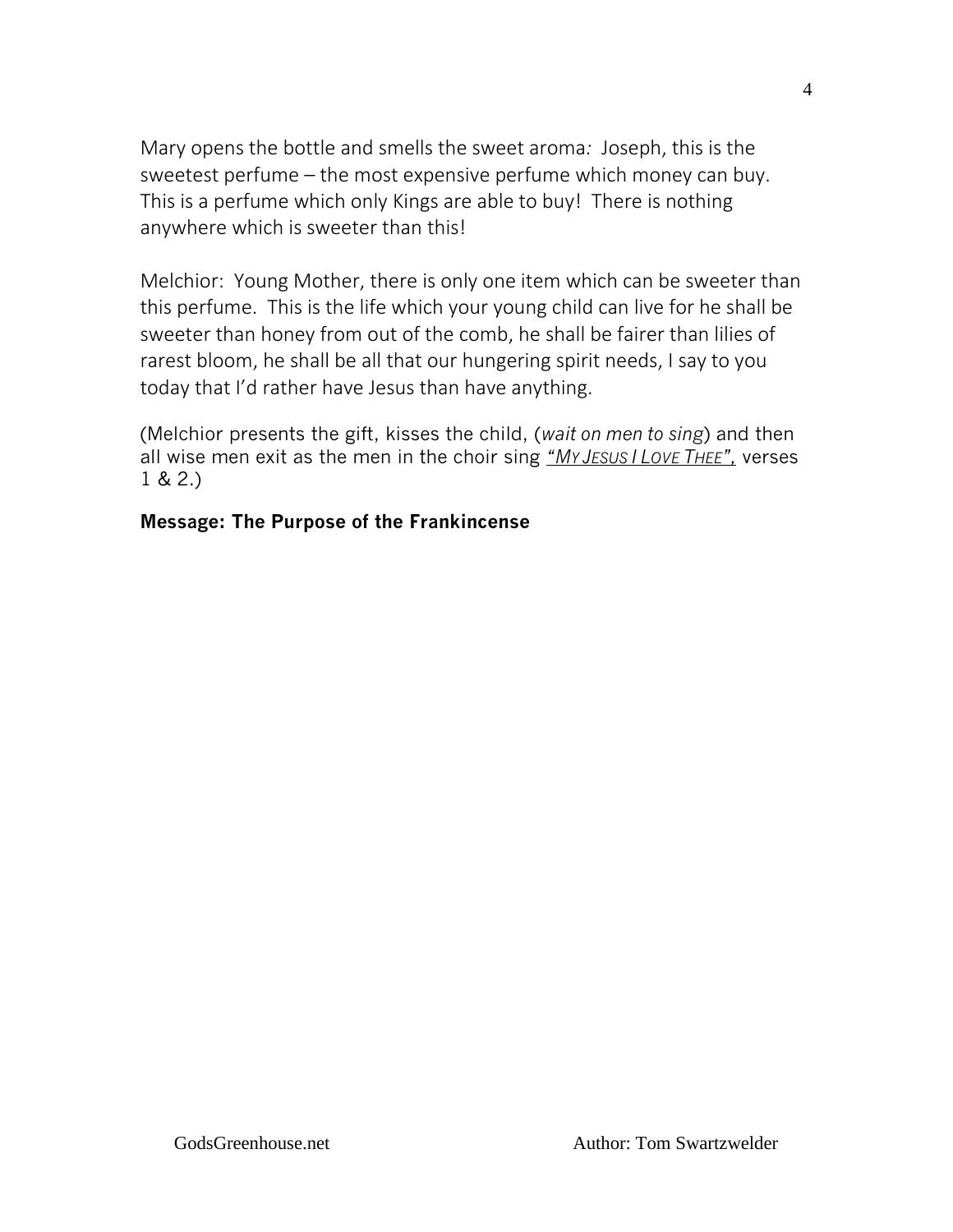# **WEEK #3**

# *Props: Pulpit and chairs are removed. Only the manger and microphones are on the stage.*

# SONG BY CHOIR.

CONGREGATIONAL CHRISTMAS SONG BY CHOIR (Note: The congregation remains seated.) On verse 2 Mary and Joseph enter from the back of the auditorium with the baby Jesus wrapped in swaddling clothes. They place the baby in the manger then kneel on each side of the manger near the microphones.

Next Song: for men in the choir only: "WE 3 KINGS OF ORIENT ARE" – The men will *sing verses 1 and 4 only* since these verses are the subject of the sermon. The wise men will enter at the beginning of the song from the back of the auditorium bearing their gifts. The choir will finish verse 4 then be seated.

(Balthasar steps forward from the other magi.)

Balthasar: Where is he that is born the King of the Jews? For we have seen his star in the east and we have come to this little place call Bethlehem in order to worship him!

Joseph (points to the manger baby): This is Jesus, the King of the Jews. I know he does not look like a King but this is what the angel told us. As you can tell, this stable is a rather bad place for a King to be born. But it is the best that we can do.

Balthasar: Yes, but something tells me that this King is headed for worse times than even this. We have heard in our own land the words of your prophet Isaiah: that your King is to be despised and rejected of men, a man of sorrows, and acquainted with grief. Like one whom men choose to avoid, he is to be despised and esteemed not; furthermore, he will have no beauty or majesty that the people should desire him.